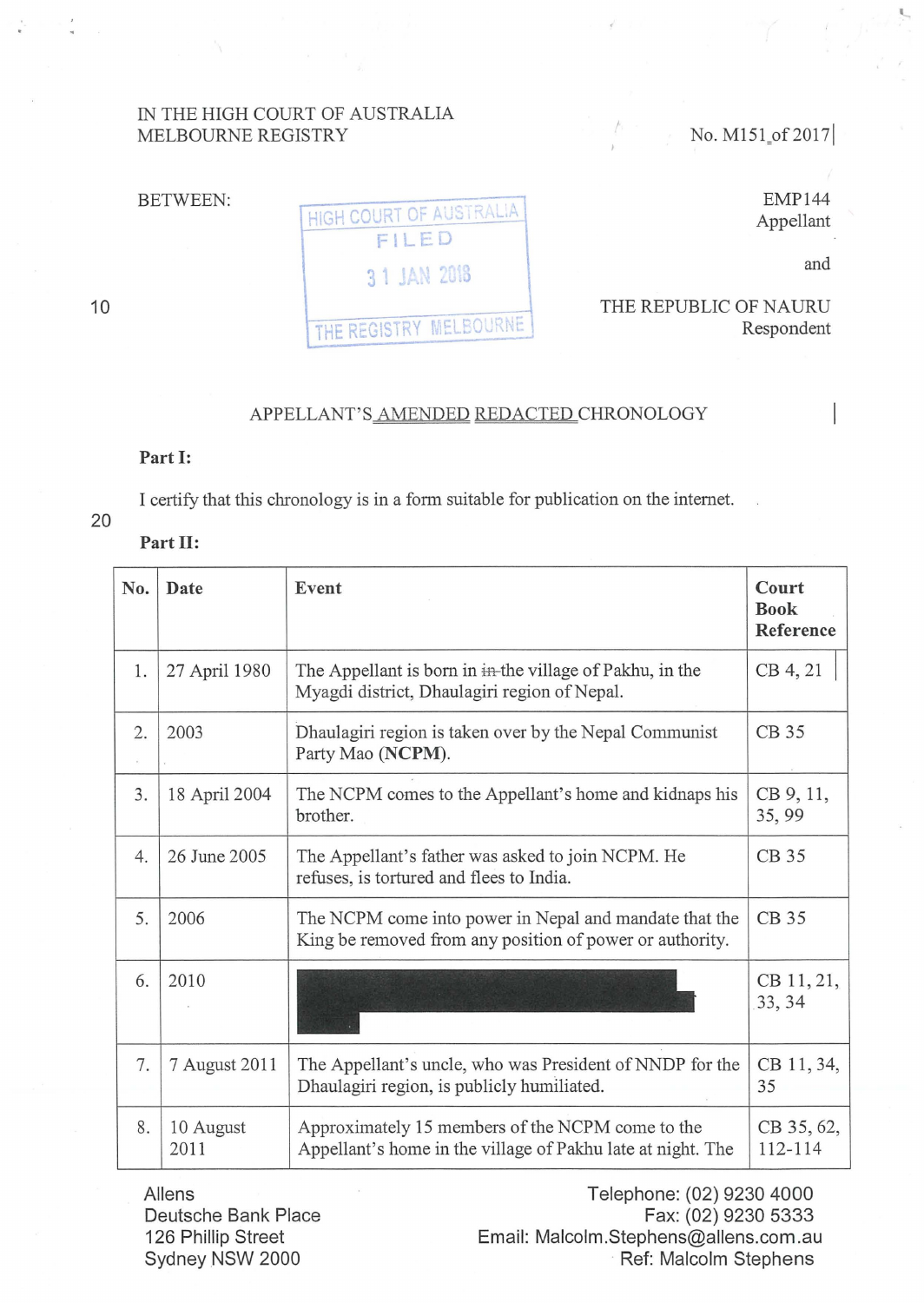|      |                            | Appellant escapes and goes into hiding.                                                                                                                                                                                                                                                                                                                                 |                               |
|------|----------------------------|-------------------------------------------------------------------------------------------------------------------------------------------------------------------------------------------------------------------------------------------------------------------------------------------------------------------------------------------------------------------------|-------------------------------|
| 9.   | 21 May 2012                | The Appellant receives a letter threatening that he will be<br>killed if he does not join the NCPM.                                                                                                                                                                                                                                                                     | CB 11, 35,<br>99              |
| 10.1 | 29 December<br>2012        | Members of the Youth Communist League (YCL) – the<br>youth sector of the NCPM - come to the Appellant's house,<br>break down his door and drag him outside, where they beat<br>him until he was unconscious. The YCL threatens his<br>mother and assaults his wife.                                                                                                     | CB 11, 35,<br>99, 112,<br>115 |
| 11.  | 2 January<br>2013          | Members of the NCPM burn the Appellant's house down.                                                                                                                                                                                                                                                                                                                    | CB 11, 35,<br>116.            |
| 12.1 | March 2013                 | The Appellant moves to Gangabu, Kathmandu, where he<br>arranged to leave the country.                                                                                                                                                                                                                                                                                   | CB <sub>4</sub>               |
|      | 13. 25 May 2013            | The Appellant leaves Nepal.                                                                                                                                                                                                                                                                                                                                             | CB 9-10,<br>24, 31            |
|      | 14. 13 September<br>2013   | The Appellant arrives in Australia.                                                                                                                                                                                                                                                                                                                                     | CB 10, 13,<br>31              |
| 15.  | 1 November<br>2013         | The Appellant is transferred to Nauru.                                                                                                                                                                                                                                                                                                                                  | <b>CB 31</b>                  |
|      | 16. 29 January<br>2014     | The Appellant lodges an Application under the Refugees<br>Convention Act 2012 (Nr).                                                                                                                                                                                                                                                                                     | CB 17-37                      |
|      | 17. 12 September<br>2014   | The Appellant's claim for protection is refused by the<br>Secretary of the Department of Justice and Border Control.                                                                                                                                                                                                                                                    | CB 71-89                      |
| 18.  | 2 February<br>October 2014 | An application for review by the Refugee Status Review<br>Tribunal is lodged for the Appellant.                                                                                                                                                                                                                                                                         | CB 93                         |
| 19.  | November<br>2014           | The Appellant's wife visits the administration office to<br>obtain Nepalese citizenship for their son unsuccessfully.<br>While at the district administration office, a YCL member<br>recognises the Appellant's wife. They find her later and<br>demand that she tell them the Appellant's whereabouts. In<br>fear of her life, she tells them where the Appellant is. | CB 123                        |
|      | $20.$   17 January<br>2015 | The Refugee Status Review Tribunal affirms the Secretary<br>of the Department of Justice and Border Control's decision.                                                                                                                                                                                                                                                 | CB 187-<br>197                |
| 21.  | 6 May 2016                 | The Supreme Court of Nauru hears the Appellant's appeal<br>against the decision of the Refugee Status Review<br>Tribunal.                                                                                                                                                                                                                                               |                               |
| 22.1 | 27 September               | The Supreme Court of Nauru dismisses the Appellant's<br>appeal against the decision of the Refugee Status Review                                                                                                                                                                                                                                                        |                               |

 $\frac{a}{\pi}$